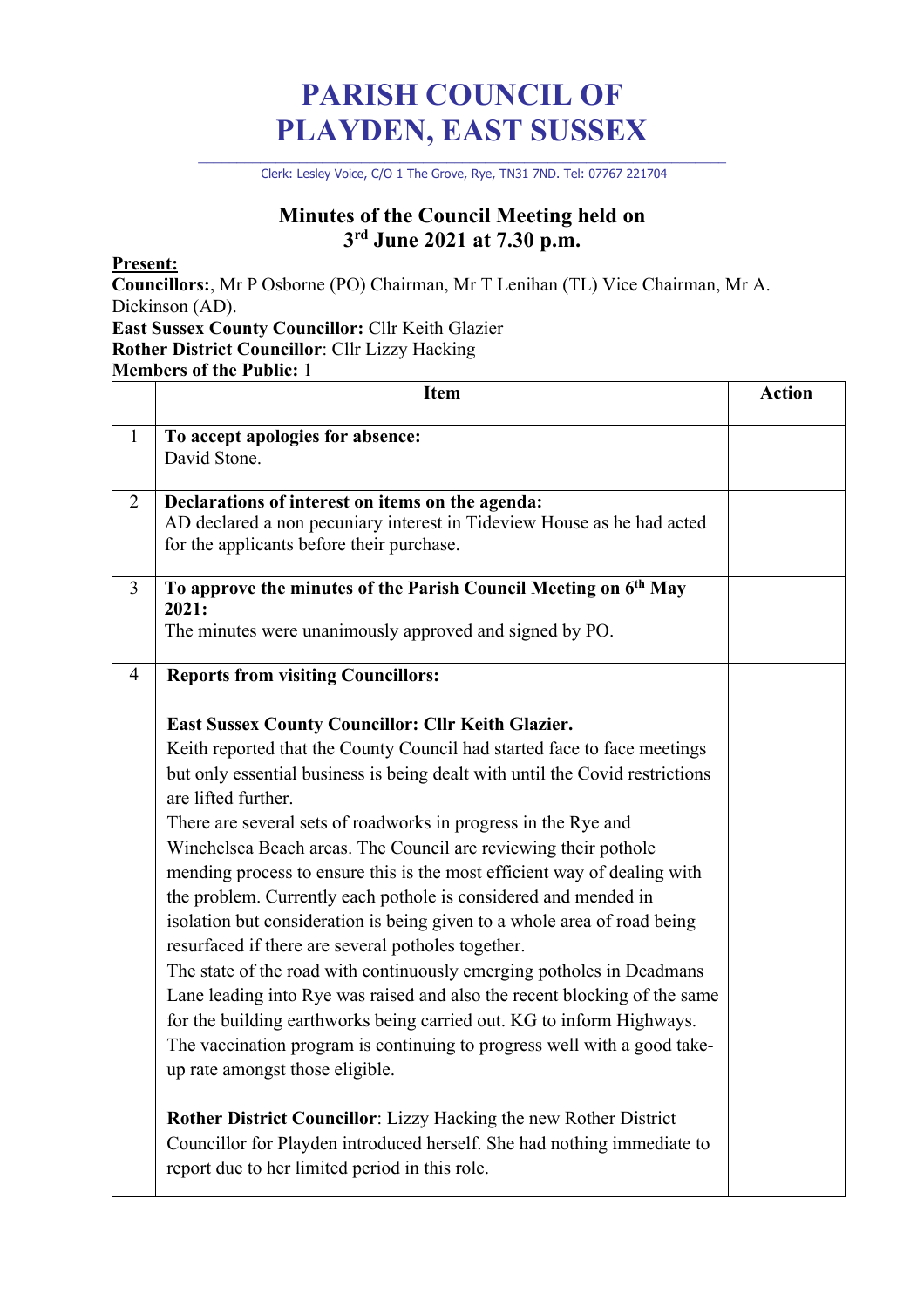|        | PO reported that Rother DC had just had their first face to face cabinet<br>meeting.                                                                                                                                                                                                                                                                                                                                                                                                                                                                                                                                                                                                                                                                                                                                                                                                                                                                                                                                                                                                                                                                                                                                                        |       |
|--------|---------------------------------------------------------------------------------------------------------------------------------------------------------------------------------------------------------------------------------------------------------------------------------------------------------------------------------------------------------------------------------------------------------------------------------------------------------------------------------------------------------------------------------------------------------------------------------------------------------------------------------------------------------------------------------------------------------------------------------------------------------------------------------------------------------------------------------------------------------------------------------------------------------------------------------------------------------------------------------------------------------------------------------------------------------------------------------------------------------------------------------------------------------------------------------------------------------------------------------------------|-------|
| 5      | <b>Neighbourhood Watch Report</b><br>Orla had sent an incident list for the last quarter which the Clerk had<br>forwarded to the Councillors. The Councillors agreed that a monthly list<br>would be better as more up to date and it would be useful to be informed<br>of any trend in crime as it happens.<br>TL also reported that in late afternoons there had been boys riding up and<br>down Rye Hill on mopeds/motorbikes. One boy would ride on his back<br>wheel only while another would follow weaving back and forward across<br>the road behind keeping cars away from the front bike. This is of danger<br>both to the boys and other road users.<br>The Clerk to make Orla aware.                                                                                                                                                                                                                                                                                                                                                                                                                                                                                                                                            | Clerk |
| 6      | Annual Return and Audit : The councillors unanimously approved the<br>following:<br>a) Certificate of Exemption.<br>Standing Orders.<br>b)<br>c) Financial Regulations<br>d) Risk Assessment<br>e) Review list of fixed assets<br>f) Annual return for year ended 31 March 2021 for approval:<br>i) Annual Governance Statement 2020/21 (Section 1 of annual<br>return)<br>ii) Accounting Statements 2020/21 (Section 2 of annual return)<br>All documents had been sent to the Councillors prior to the meeting and<br>the accounts internally audited.                                                                                                                                                                                                                                                                                                                                                                                                                                                                                                                                                                                                                                                                                    |       |
| $\tau$ | Public adjournment: To suspend the meeting for any public<br>statements. Members of the public are encouraged to attend the<br>meeting and raise any pertinent issues at this point.<br>A member of the public had attended to raise concerns regarding the field<br>between High Bank and Houghton Lea. The Clerk had also received<br>notification of concerns from another Playden resident regarding the same<br>field. There are now several caravans parked in the field, in addition piles<br>of brick rubble, builders materials, tin sheds, old farm machinery and ride<br>on mowers, old tyres etc. In addition a JCB has been excavating what<br>appears to be a road into the field. This has been done at the weekend<br>creating noise. The field is within the High Weald AONB designation.<br>AD had taken photos from the road/field entrance and sent these to the<br>other councillors prior to the council meeting. The Councillors asked the<br>Clerk to contact the planning enforcement team and ask them to<br>investigate as they have powers of entry which the Parish Council does<br>not possess. It was noted that the enforcement team are only dealing with<br>major cases. PO will separately contact them. | Clerk |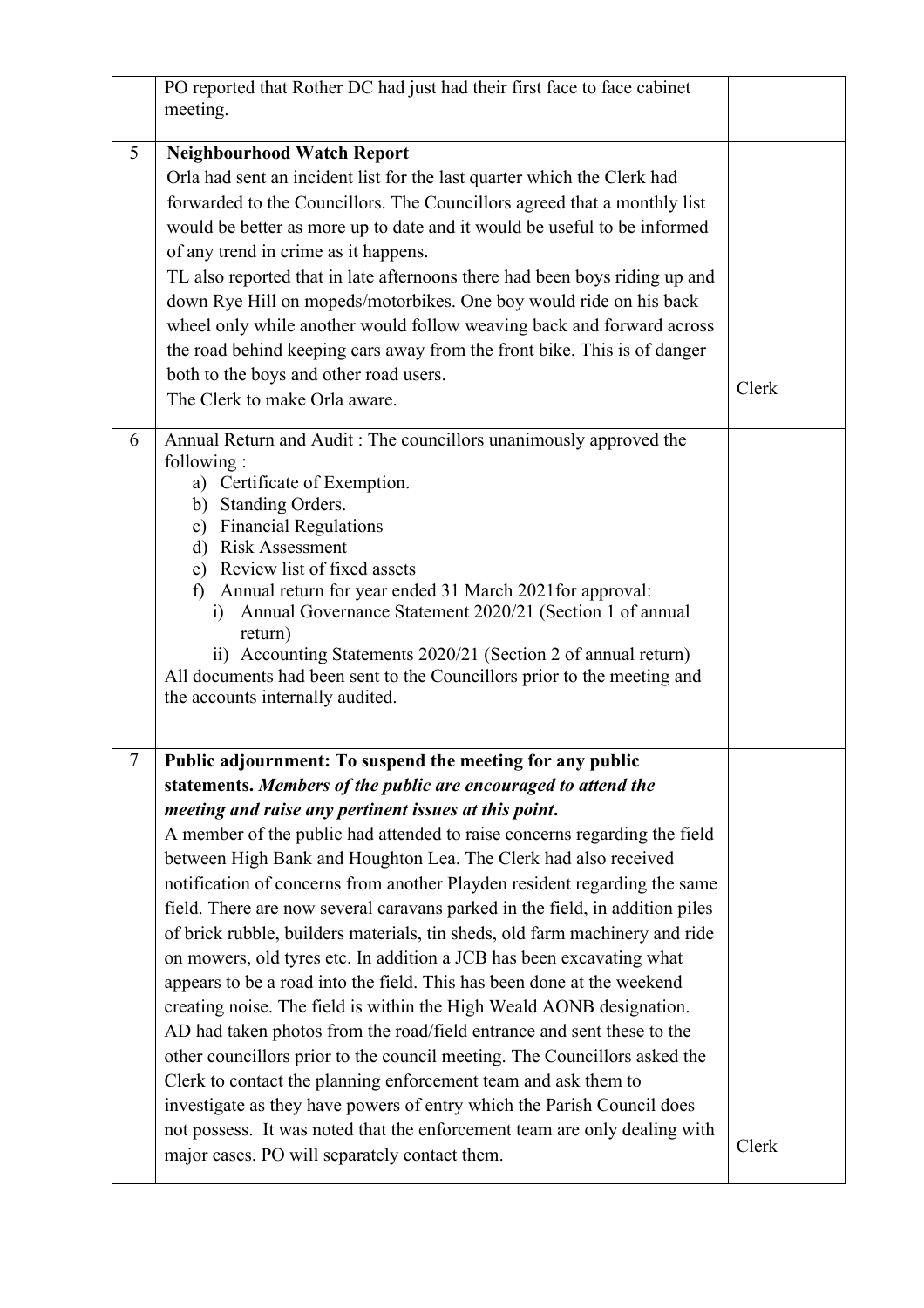| 8  | Matters arising from last minutes not covered elsewhere.                                                                                                                                                                                                                                                                                                                                             |       |
|----|------------------------------------------------------------------------------------------------------------------------------------------------------------------------------------------------------------------------------------------------------------------------------------------------------------------------------------------------------------------------------------------------------|-------|
|    | Houghton Green.<br>AD, his sister and the Clerk have been monitoring the new trees and had<br>watered these through the earlier dry period. There is already a range of<br>native plants to be seen such as Wild Garlic, Forget Me Nots, Dead<br>Nettles, Red Campions, Thistles, buttercups.                                                                                                        |       |
|    | Following the concerns raised at the last council meeting regarding land<br>near Houghton Green having been sold to a property developer the Clerk<br>researched and paid for Land Registry extracts regarding the current<br>ownership of the land in that area.<br>A section of land had been sold 12 years ago to a local development<br>company but no recent land transactions had taken place. |       |
| 9  | Correspondence:<br>The Clerk had received an email from Rother DC regarding the Public<br>Spaces Protection Order which expires in November 2021. This relates to<br>nuisance behaviour. It was agreed that this should still apply to Playden.<br>The Clerk to confirm to Rother DC.                                                                                                                | Clerk |
| 10 | Planning.                                                                                                                                                                                                                                                                                                                                                                                            |       |
|    | <b>Applications.</b>                                                                                                                                                                                                                                                                                                                                                                                 |       |
|    | None.                                                                                                                                                                                                                                                                                                                                                                                                |       |
|    | <b>Outcomes.</b>                                                                                                                                                                                                                                                                                                                                                                                     |       |
|    | None.                                                                                                                                                                                                                                                                                                                                                                                                |       |
|    | <b>Ongoing:</b>                                                                                                                                                                                                                                                                                                                                                                                      |       |
|    | RR/2021/708/T<br>Pottons Cottage, Rectory Lane, Playden TN31 7UJ<br>Lime (T1) prune back branches by no more than 3 metres.<br>Undecided.                                                                                                                                                                                                                                                            |       |
|    | RR/2020/2532/P<br>Tide View, New England lane, Playden, TN31 7NT<br>Demolish entrance porch and replace with new single storey side<br>extension. Construction of new single storey studio building.<br>Proposed alterations to main house including extending lower ground<br>floor to house new garage: and cladding existing elevations<br>Undecided                                              |       |
|    | RR/2021/357/O<br>Tide View, New England lane, Playden, TN31 7NT<br>Certificate of lawfulness for the proposed erection of a single storey<br>garage extension at lower ground level and erection of a single storey<br>detached studio building.<br>Undecided.                                                                                                                                       |       |